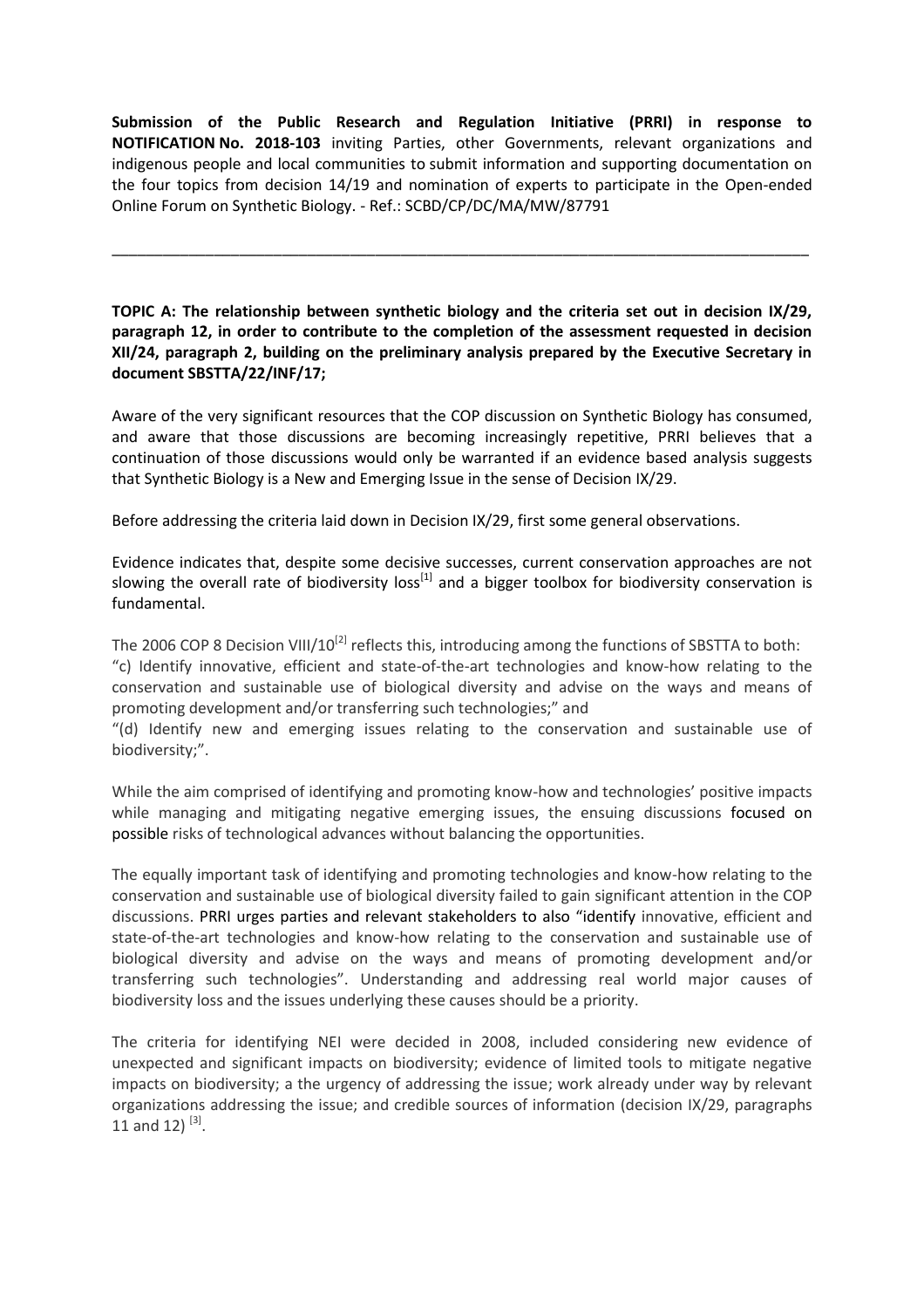Since 2010, a group of biotechnology innovative approaches or concepts, referred as Synthetic Biology, have been a growing part of the work program as described in COP decisions in 2010<sup>[4]</sup>,  $2012^{5}$ ,  $2014^{6}$ ,  $2016^{7}$  and  $2018^{8}$ . After almost a decade, parties are still reflecting whether Synthetic Biology satisfies these criteria for NEI.

PRRI understands that all criteria for a NEI must be met (including those on paragraph11) and considers each of the 7 criteria laid on paragraph 12 (decision IX/29) below in the light of the general observation above.

### **Criteria set out in decision IX/29, paragraph 12:**

# **(a) Relevance of the issue to the implementation of the objectives of the Convention and its existing programmes of work;**

One obvious major call to action to reduce biodiversity loss is attention on drivers identified as major concern but underrepresented in ecological and conservation research and measures. The oftenlisted global core drivers of biodiversity decline are:

• Habitat destruction and degradation (man caused like conversion of forest to agricultural/pasture lands or natural causes like floods, drought, volcanoes, etc.).

- Over-exploitation (extraction, hunting, fishing etc.)
- Pollution
- Diseases

• Invasions of alien species - while some non-native species offer important cultural,

economic, and environmental benefits that outweigh their negative impacts; others (e.g. rats, zebra mussels, etc.) can introduce diseases, become predators and threatens native species' existence in different ways.

• Climate change (species must adapt or move to favourable locations, changes in migratory species, emerging diseases, coral bleaching ...). <sup>[9]</sup>

Applications of Synthetic biology in the field of conservation are still in early stages. However, for each of the listed main threats to biodiversity, as well as, fair sharing of costs and benefits of conservation, Synthetic biology, among other knowledge and technological improvements can be an essential component to fight natural and man-made causes of biodiversity loss. Biotechnologies like synthetic biology could save horseshoe crabs that are bled alive each year for pharmaceutical use (detection of bacterial contamination)  $[10]$  by replacing the natural compound extraction by a synthetic one <sup>[11]</sup>. Likewise, synthetic biology can replace toxic/pollutants activities with more sustainable options. In addition to contributing to pollution sensing and remediation<sup>[12] [13] [14]</sup>, including the conversion of waste into energy or value-added molecules<sup>[15]</sup>, etc. Synthetic biology can also address lasting threats like chytridiomycosis a fungus-caused disease provoking severe declines in the populations of amphibians globally<sup>[16]</sup> as well as emerging diseases.

Conclusion: synthetic biology is relevant to the implementation of the objectives of the Convention. Key for achieving the acknowledged and expected benefits of biotechnologies $^{[17]}$  is cooperation between biodiversity conservationists and biotechnologists, appropriate risk assessment and management and good governance.

#### **(b) New evidence of unexpected and significant impacts on biodiversity;**

There is no new evidence of unexpected and significant adverse effects of Synthetic Biology on biodiversity.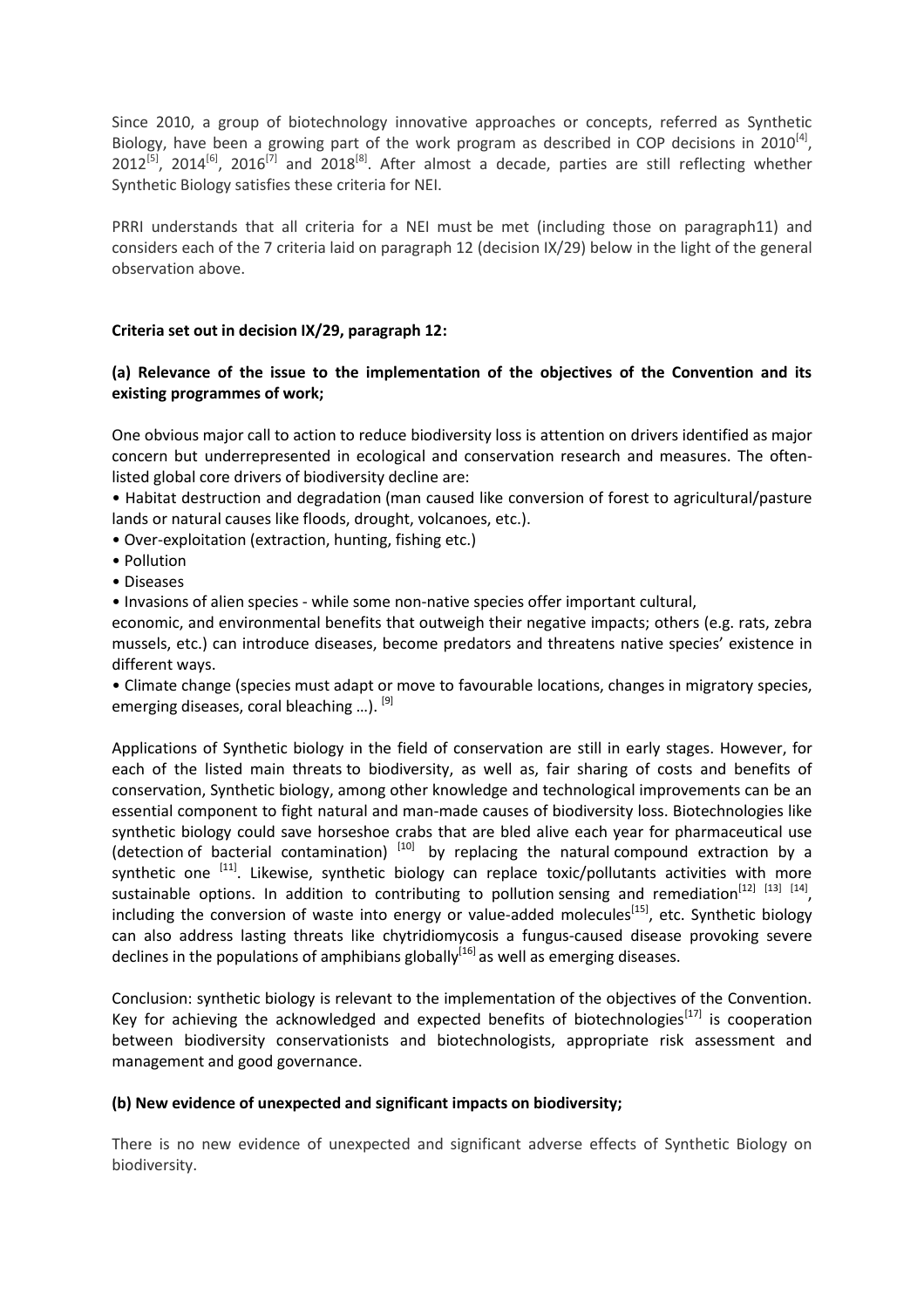Here too an additional general observation. Thoughtful analyses are crucial to avoid incorrect conclusions and misguided interventions. For example, Genetically modified crops have sometimes been blamed for drops of populations of Monarch butterflies, but the decline of Monarch butterfly populations and milkweed predate the use of genetically modified crops<sup>[18]</sup>.

It is also important to recognise that synbio co-evolves with other disciplines offering improvements and new tools, such as machine learning contributions to keep dangerous DNA sequences out of malicious or careless hands<sup>[19]</sup>. SynBio approaches can also provide additional safety levels, such as genetic firewalls to improve containment <sup>[20]</sup>.

# **(c) Urgency of addressing the issue/imminence of the risk caused by the issue to the effective implementation of the Convention as well as the magnitude of actual and potential impact on biodiversity;**

There is no new evidence of unexpected and significant adverse effects or risks posed by Synthetic Biology. Living organisms developed through synthetic biology are LMOs in the sense of the Cartagena Protocol and the existing methodologies for risk assessment and management are applicable and appropriate<sup>[27]</sup>. Therefore, there is no urgency of addressing the issue/imminence of the risk.

# **(d) Actual geographic coverage and potential spread, including rate of spread, of the identified issue relating to the conservation and sustainable use of biodiversity;**

Most of the advances of synthetic biology are happening in the northern hemisphere. It would be important to increase the capacity building on synthetic biology so that high diversity/developing countries can benefit from its potential to conserve biodiversity and improve social economic standards.

### **(e) Evidence of the absence or limited availability of tools to limit or mitigate the negative impacts of the identified issue on the conservation and sustainable use of biodiversity;**

For the current and foreseeable applications there is no challenge for tools to limit or mitigate negative impacts on the conservation and sustainable use of biodiversity. They are sufficiently covered by the CBP RA&M and regulatory mechanisms.

#### **(f) Magnitude of actual and potential impact of the identified issue on human well-being;**

To date the advances on SB primarily focus on using Escherichia coli and Saccharomyces cerevisiae, that are suitable for bioreactors but do not survive well in natural environment.

At the present there is no issue identified for human well-being that cannot be dealt with the RA&M approach of the CBP. There are, however, numerous potential benefits to human well-being with applications to improve environmental quality especially for the poorest populations, such as addressing vector-borne diseases, poor water quality, and unintentional poisonings <sup>[28]</sup>. Pathogens continuous to arise and adapt, infectious diseases can emerge with little notice and cause serious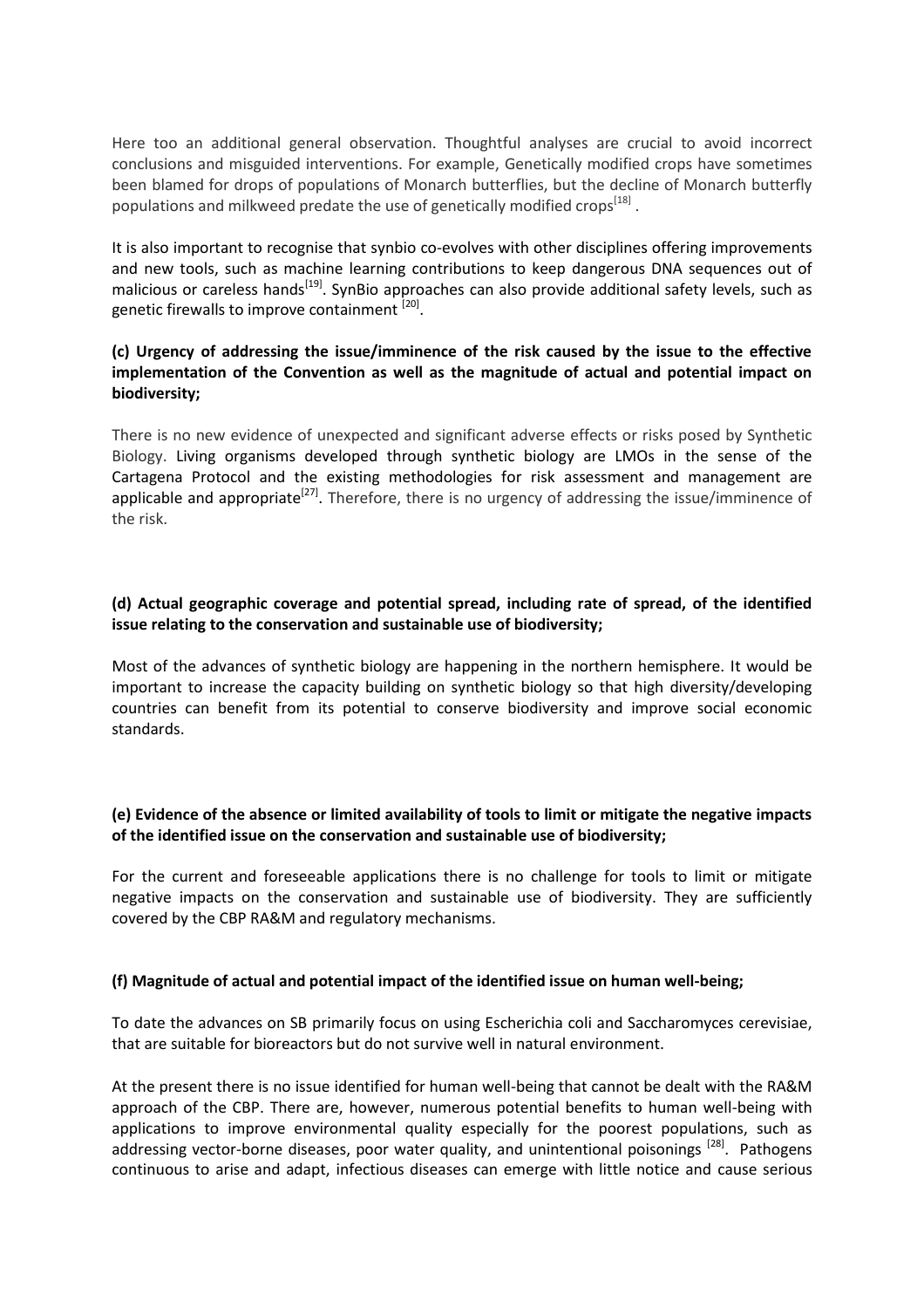damaging effects. Synbio is one of the technologies that can with further scientific attention and investment and thoughtful use help in addressing environmental and human well-being issues.

### **g) Magnitude of actual and potential impact of the identified issue on productive sectors and economic well-being as related to the conservation and sustainable use of biodiversity;**

Throughout history a normal consequence of the evolutionary technological development is that some options get replaced by others. Many examples of fear of loss of employment in one area, was offset by demand in another. Cases include moving from horse transportation industry to automobile, elevators operators to automatic elevators, from handlooms to powered looms in the textile industry, from the turnspit dog to mechanical roasting jacks to rotate the meat without the need for a boy, dog or goose to do the work <sup>[29]</sup> . It is possible that job destruction is likely to occur faster than society can design the appropriate responses to retrain workers or redesign educational systems<sup>[30]</sup> and develop new skills for new technologies/needs.

Some synbio applications were seen as a threat to farmers' job. Since 2014, an often cited example was the semi-synthetic synthesis of artemisinin. Artemisinin and its analogues are naturally occurring most effective antimalarial secondary metabolites. These compounds also possess activity against various types of cancer cells, schistosomiasis, and some viral diseases  $^{[31]}$ . Malaria is a major disease in the developing world. In 2017, an estimated 219 million cases of

malaria occurred worldwide, and caused some 435 000 deaths mostly children aged under 5 years  $[32]$ . Since 2002, when the World Health Organization (WHO) recommended as the first-line treatment for uncomplicated malaria the Artemisinin Combination Therapy (ACT). The global market for quality-assured artemisinin-based combination therapies (QAACTs) has expanded dramatically<sup>[32,33]</sup>. The market's reliance on a vegetal artemisinin source, with all that that confers (e.g., long production cycles dictated by growing seasons, varying crop yields, competition for cultivation acreage from other in-demand cash crops, small volume growers, an inflexible supply chain that cannot easily adjust to changes in market demand)  $^{[33]}$ , has caused supply shortfalls in some years to oversupply in others as well as dramatic price fluctuations<sup>[33][34]</sup>. A synthetic-biology route was sought to provide a more affordable, stable and reliable source for artemisinin [35] in a eco-friendly and high-quality way<sup>[36]</sup>. In 2013, this option became real but it was proposed as a threat to about 100,000 farmers who were growing the crop<sup>[37]</sup>. Beyond the ethical questions of favouring a smaller number of farmers from having to switch to planting alternative cash crops or to do a different activity at the sacrifice of many more suffering from malaria for whom the treatment might be unaffordable. Cultivated *A. annua* remains the major source of artemisinin for these lifesaving antimalarial medicines<sup>[33,36]</sup>. ACTs' share of market demand is expected to grow to 47% of global antimalarial demand by 2021<sup>[33]</sup>. But other reasons might be good enough for farmers and others to be open and prepared to changes. For instance, we saw the rise and fall of several antimalarial compounds due to resistance <sup>[38][39][40]</sup> and threat of spread of artemisinin resistance is growing  $^{[32][40][41,42]}.$ 

Conclusion: Synthetic Biology does not fall within the criteria for New and Emerging Issues set out in Decision IX/29.

**TOPIC B: New technological developments in synthetic biology since the last meeting of the Ad Hoc Technical Expert Group in December 2017, including the consideration, among other things, of**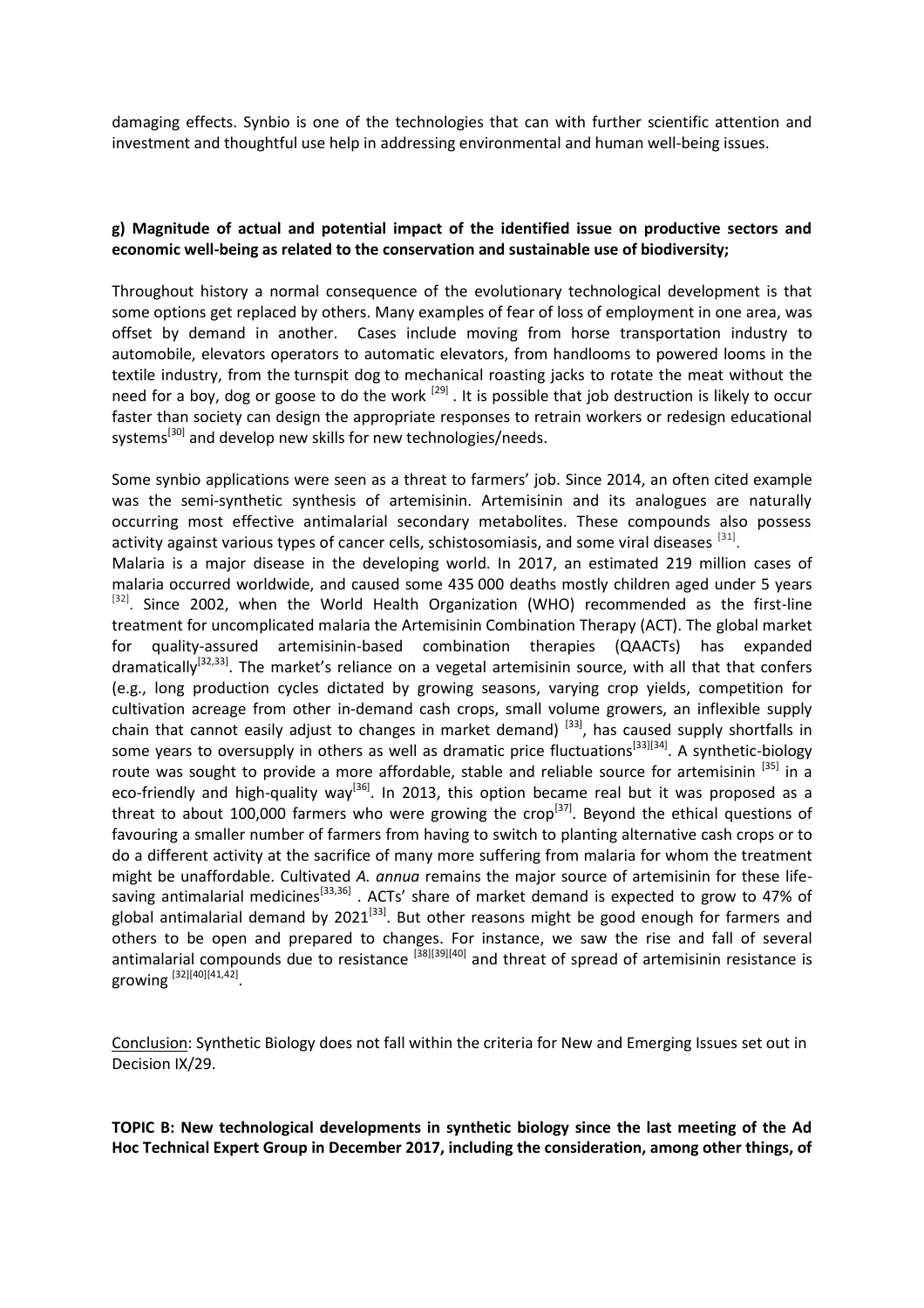# **concrete applications of genome editing if they relate to synthetic biology, in order to support a broad and regular horizon scanning process;**

Genome editing is a range of molecular biology applications enabling targeted and precise modifications of the genome, based on design. It can be used in numerous ways. From a single nucleotide mutation indistinguishable from those occurring regularly in nature and similar to conventional breeding, to the insertion of a gene into an organism, resulting in a GMO. Genome editing tools can also be used to delete small stretches of DNA in the genome.

The use of genome editing tools cannot be equated to LMOs, synthetic biology, or mutagenesis - it depends on the end product.

**TOPIC C: The current state of knowledge by analysing information, including but not limited to peer-reviewed published literature, on the potential positive and negative environmental impacts, taking into account human health, cultural and socioeconomic impacts, especially with regard to the value of biodiversity to indigenous peoples and local communities, of current and near-future applications of synthetic biology, including those applications that involve organisms containing engineered gene drives, taking into account the traits and species potentially subject to release and the dynamics of their dissemination; and**

See Above under Topics A and B.

# **TOPIC D: Living organisms developed thus far through new developments in synthetic biology that may fall outside the definition of living modified organisms as per the Cartagena Protocol.**

We are not aware of living organisms developed through new developments in synthetic biology that may fall outside the definition of living modified organisms as per the Cartagena Protocol.

- 1. Piaggio AJ, Segelbacher G, Seddon PJ, Alphey L, Bennett EL, Carlson RH, et al. Is It Time for Synthetic Biodiversity Conservation? Trends Ecol Evol [Internet] 2017;32(2):97–107. Available from: http://dx.doi.org/10.1016/j.tree.2016.10.016
- 2. COP 8 Decision VIII/10 [Internet]. 2006 [cited 2019 Feb 9];Available from: https://www.cbd.int/decision/cop/default.shtml?id=11024
- 3. COP 9 Decision IX/29 [Internet]. 2008 [cited 2019 Feb 9];Available from: https://www.cbd.int/decision/cop/?id=11672
- 4. COP 10 Decision X/13 [Internet]. 2010 [cited 2019 Feb 9];Available from: https://www.cbd.int/decision/cop/default.shtml?id=12279
- 5. COP 11 Decision XI/11 [Internet]. COP 11 Decis. XI/112012 [cited 2019 Feb 9];Available from: https://www.cbd.int/decision/cop/default.shtml?id=13172
- 6. COP 12 Decision XII/24 [Internet]. 2014 [cited 2019 Feb 9];Available from: https://www.cbd.int/decision/cop/default.shtml?id=13387
- 7. CBD/COP/DEC/XIII/17 Synthetic Biology [Internet]. 2016 [cited 2019 Feb 9]. Available from: https://www.cbd.int/doc/decisions/cop-13/cop-13-dec-17-en.pdf
- 8. CBD/COP/DEC/14/19 Synthetic Biology [Internet]. 2018 [cited 2019 Feb 9]. Available from: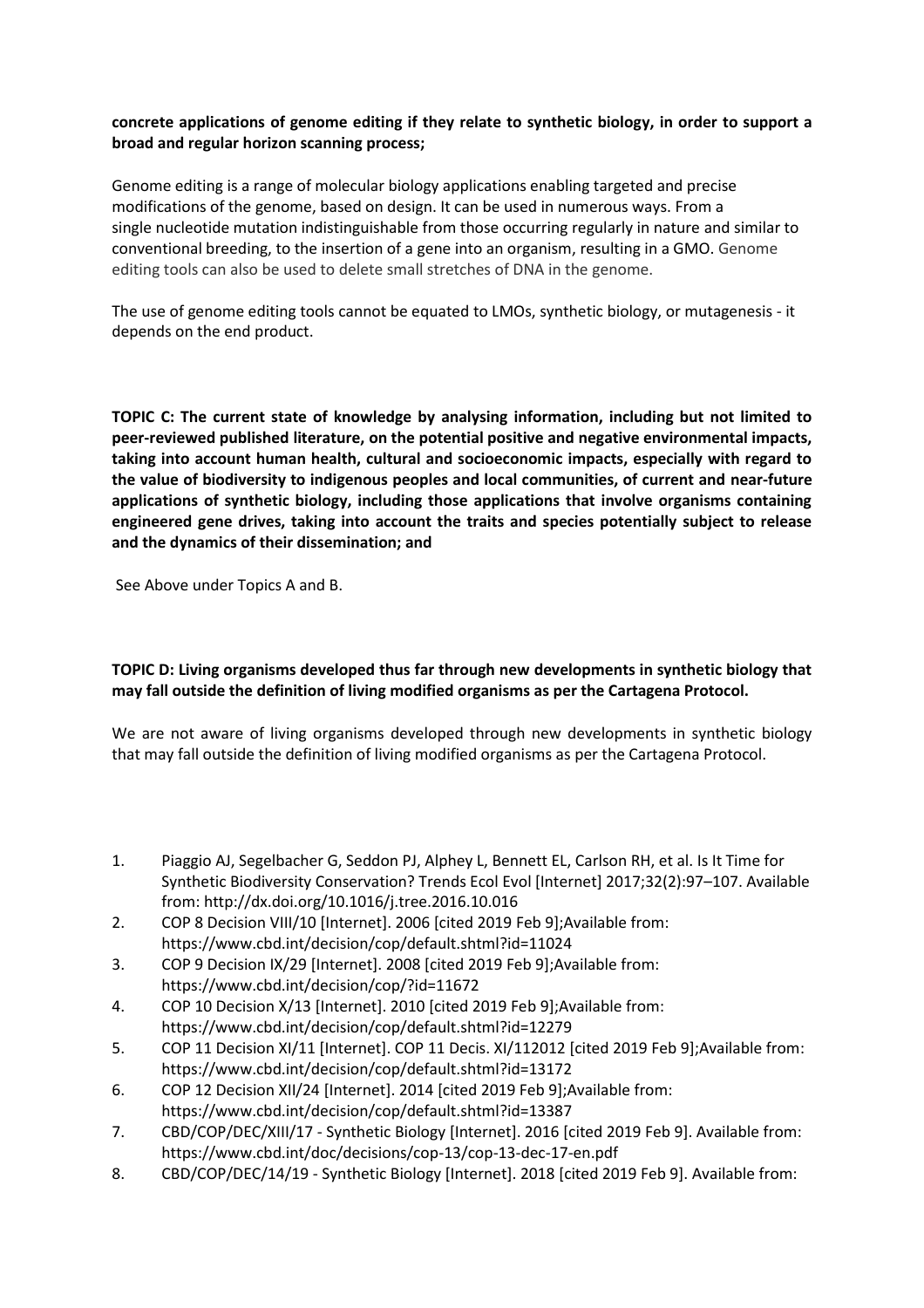http://bch.cbd.int/onlineconferences/portal\_detection/lab\_network.shtml.

- 9. Chelsea Harvey. Climate Change Is Becoming a Top Threat to Biodiversity Scientific American [Internet]. Sci. Am.2018 [cited 2019 Feb 9];Available from: https://www.scientificamerican.com/article/climate-change-is-becoming-a-top-threat-tobiodiversity/
- 10. Gauvry G. Current Horseshoe Crab Harvesting Practices Cannot Support Global Demand for TAL/LAL: The Pharmaceutical and Medical Device Industries' Role in the Sustainability of Horseshoe Crabs [Internet]. In: Changing Global Perspectives on Horseshoe Crab Biology, Conservation and Management. Cham: Springer International Publishing; 2015 [cited 2019 Feb 10]. page 475–82.Available from: http://link.springer.com/10.1007/978-3-319-19542- 1\_27
- 11. Maloney T, Phelan R, Simmons N. Saving the horseshoe crab: A synthetic alternative to horseshoe crab blood for endotoxin detection. PLOS Biol [Internet] 2018 [cited 2019 Feb 10];16(10):e2006607. Available from: http://dx.plos.org/10.1371/journal.pbio.2006607
- 12. de Lorenzo V, Prather KL, Chen G, O'Day E, von Kameke C, Oyarzún DA, et al. The power of synthetic biology for bioproduction, remediation and pollution control. EMBO Rep [Internet] 2018;e45658. Available from: http://embor.embopress.org/lookup/doi/10.15252/embr.201745658
- 13. Karig DK. Cell-free synthetic biology for environmental sensing and remediation. Curr Opin Biotechnol [Internet] 2017;45:69–75. Available from: http://dx.doi.org/10.1016/j.copbio.2017.01.010
- 14. Schmidt CW. Synthetic biology: environmental health implications of a new field. Environ Health Perspect [Internet] 2010 [cited 2019 Feb 11];118(3):A 118-23. Available from: http://www.ncbi.nlm.nih.gov/pubmed/20194062
- 15. Matsakas L, Gao Q, Jansson S, Rova U, Christakopoulos P. Green conversion of municipal solid wastes into fuels and chemicals. Electron J Biotechnol [Internet] 2017 [cited 2019 Feb 11];26:69–83. Available from:
	- https://www.sciencedirect.com/science/article/pii/S0717345817300040
- 16. Hanlon SJO, Rieux A, Farrer RA, Rosa GM, Waldman B, Bataille A, et al. R ES E A RC H causing global amphibian declines. 2018;627(May):621–7.
- 17. CONVENTION ON BIOLOGICAL DIVERSITY UNITED NATIONS 1992 [Internet]. [cited 2019 Feb 9]. Available from: https://www.cbd.int/doc/legal/cbd-en.pdf
- 18. Boyle J, Dalgleish H, Puzey J. Monarch butterfly and milkweed declines substantially predate the use of genetically modified crops. Proc Natl Acad Sci U S A [Internet] 2019;Available from: http://dx.doi.org/10.1101/378299
- 19. Reardon S. How machine learning could keep dangerous DNA out of terrorists' hands. Nat 2019 5667742 2019;
- 20. Torres L, Krüger A, Csibra E, Gianni E, Pinheiro VB. Synthetic biology approaches to biological containment: pre-emptively tackling potential risks. Essays Biochem [Internet] 2016;60(4):393–410. Available from: http://essays.biochemistry.org/lookup/doi/10.1042/EBC20160013
- 21. Pardee K, Green AA, Ferrante T, Cameron DE, Daleykeyser A, Yin P, et al. Paper-based synthetic gene networks. Cell [Internet] 2014;159(4):940–54. Available from: http://dx.doi.org/10.1016/j.cell.2014.10.004
- 22. Takahashi MK, Tan X, Dy AJ, Braff D, Akana RT, Furuta Y, et al. A low-cost paper-based synthetic biology platform for analyzing gut microbiota and host biomarkers. Nat Commun [Internet] 2018 [cited 2019 Feb 9];9(1):3347. Available from: http://www.nature.com/articles/s41467-018-05864-4
- 23. Ma D, Shen L, Wu K, Diehnelt CW, Green AA. Low-cost detection of norovirus using paperbased cell-free systems and synbody-based viral enrichment. Synth Biol [Internet] 2018 [cited 2019 Feb 9];3(1). Available from: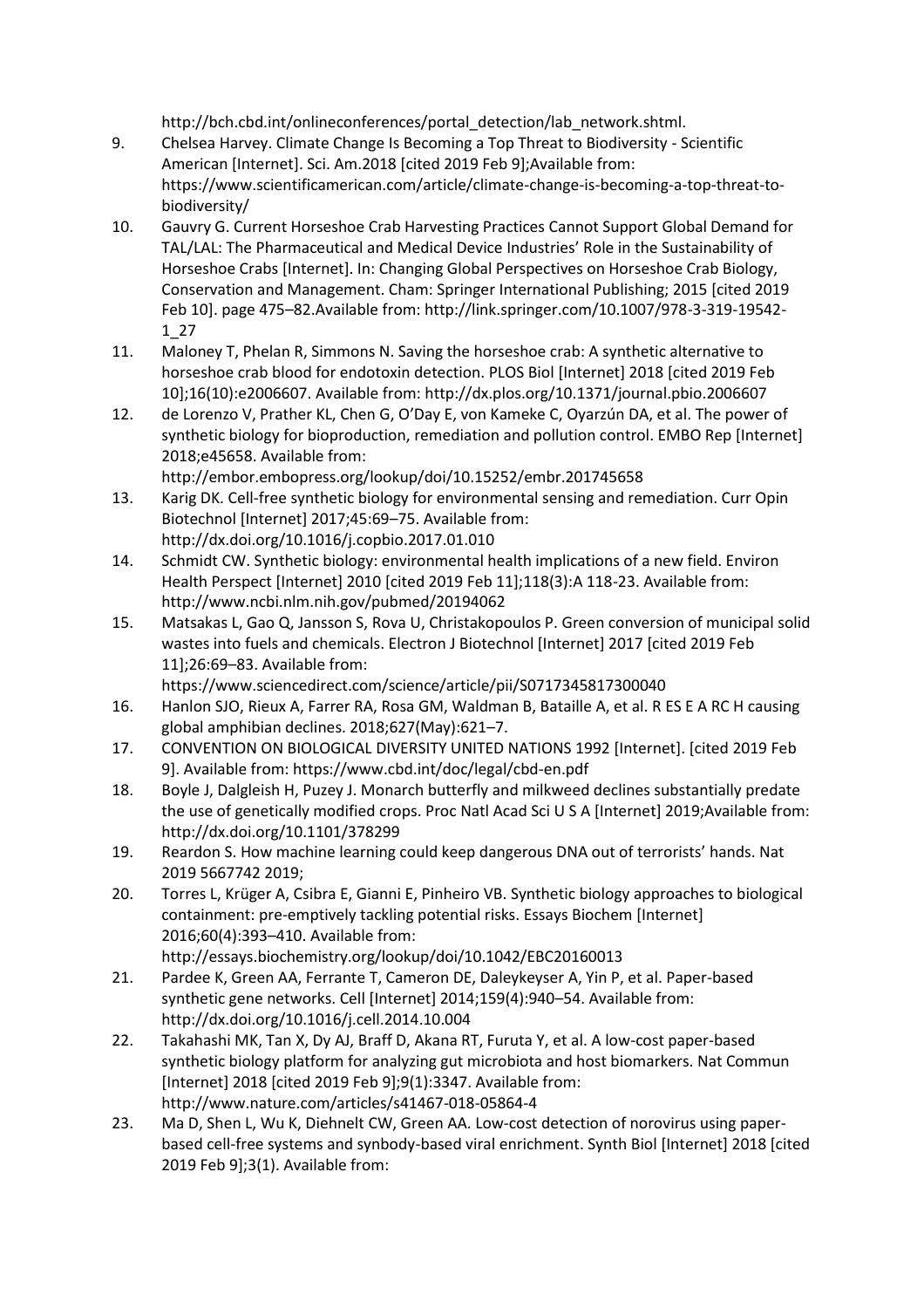https://academic.oup.com/synbio/article/doi/10.1093/synbio/ysy018/5102817

- 24. Pardee K, Green AA, Takahashi MK, Braff D, Lambert G, Lee JW, et al. Rapid, Low-Cost Detection of Zika Virus Using Programmable Biomolecular Components. Cell [Internet] 2016;165(5):1255–66. Available from: https://doi.org/10.1016/j.cell.2016.04.059
- 25. Yousefi H, Ali MM, Su HM, Filipe CDM, Didar TF. Sentinel Wraps: Real-Time Monitoring of Food Contamination by Printing DNAzyme Probes on Food Packaging. ACS Nano 2018;12(4):3287–94.
- 26. Lu Y. Cell-free synthetic biology: Engineering in an open world. Synth Syst Biotechnol [Internet] 2017;2(1):23–7. Available from: http://dx.doi.org/10.1016/j.synbio.2017.02.003
- 27. ZKBS Synthetic Biology Synthetic Biology\_2nd Interim report (2018) [Internet]. 2nd Interim Rep. Ger. Cent. Comm. Biol. Saf. June 2018 [cited 2019 Feb 10];Available from: https://www.zkbsonline.de/ZKBS/SharedDocs/Downloads/02\_Allgemeine\_Stellungnahmen\_englisch/01\_gener al\_subjects/2nd report Synthetic Biology (2018).html?nn=11794948
- 28. Fernández-Niño M, Islam Z. The potential of synthetic biology for improving environmental quality and human health in developing countries. Rev la Univ Ind Santander Salud 2017;49(1):93–101.
- 29. wilson B. Consider the Fork: A History of How We Cook and Eat [Internet]. Pinguin; 2012. Available from: https://www.cheric.org/research/tech/periodicals/view.php?seq=1078758
- 30. Juma C. Innovation and Its Enemies: Why People Resist New Technologies [Internet]. Oxford University Press; 2016. Available from: http://www.oxfordscholarship.com/view/10.1093/acprof:oso/9780190467036.001.0001/acp rof-9780190467036
- 31. Kayani WK, Kiani BH, Dilshad E, Mirza B. Biotechnological approaches for artemisinin production in Artemisia. World J Microbiol Biotechnol [Internet] 2018;34(4):1–14. Available from: http://dx.doi.org/10.1007/s11274-018-2432-9
- 32. WHO | This year's World malaria report at a glance. WHO [Internet] 2019 [cited 2019 Feb 10];Available from: https://www.who.int/malaria/media/world-malaria-report-2018/en/
- 33. World Health Organization, (Acting as the host organization for, and secretariat of U [2018]. GLOBAL MALARIA DIAGNOSTIC AND ARTEMISININ TREATMENT COMMODITIES DEMAND FORECAST [Internet]. 2018 [cited 2019 Feb 11]. Available from: https://unitaid.org/assets/Global-malaria-diagnostic-and-artemisinin-treatmentcommodities-demand-forecast-2017-–-2021-Report-May-2018.pdf
- 34. Kung SH, Lund S, Murarka A, McPhee D, Paddon CJ. Approaches and Recent Developments for the Commercial Production of Semi-synthetic Artemisinin. Front Plant Sci [Internet] 2018 [cited 2019 Feb 11];9:87. Available from: http://www.ncbi.nlm.nih.gov/pubmed/29445390
- 35. Hale V, Keasling JD, Renninger N, Diagana TT. Microbially derived artemisinin: A biotechnology solution to the global problem of access to affordable antimalarial drugs. Am J Trop Med Hyg [Internet] 2007 [cited 2019 Feb 10];77(SUPPL. 6):198–202. Available from: http://www.ajtmh.org/docserver/fulltext/14761645/77/6\_Suppl/0770198.pdf?expires=1549 799379&id=id&accname=guest&checksum=E0F81A586D620249BCF84049BAF59F88
- 36. Peplow M. Synthetic biology's first malaria drug meets market resistance. Nature [Internet] 2016 [cited 2019 Feb 11];530(7591):389–90. Available from: http://www.nature.com/doifinder/10.1038/530390a
- 37. ETC Group. Artemisinin & amp; Synthetic Biology-A Case Study [Internet]. 2014 [cited 2019 Feb 10]. Available from: http://www.etcgroup.org/en/issues/synthetic\_biology
- 38. Packard RM. The Origins of Antimalarial-Drug Resistance. N Engl J Med [Internet] 2014 [cited 2019 Feb 11];371(5):397–9. Available from: http://www.ncbi.nlm.nih.gov/pubmed/25075832
- 39. D'Alessandro U, Buttiëns H. History and importance of antimalarial drug resistance. Trop Med Int Health [Internet] 2001 [cited 2019 Feb 11];6(11):845–8. Available from: http://www.ncbi.nlm.nih.gov/pubmed/11703837